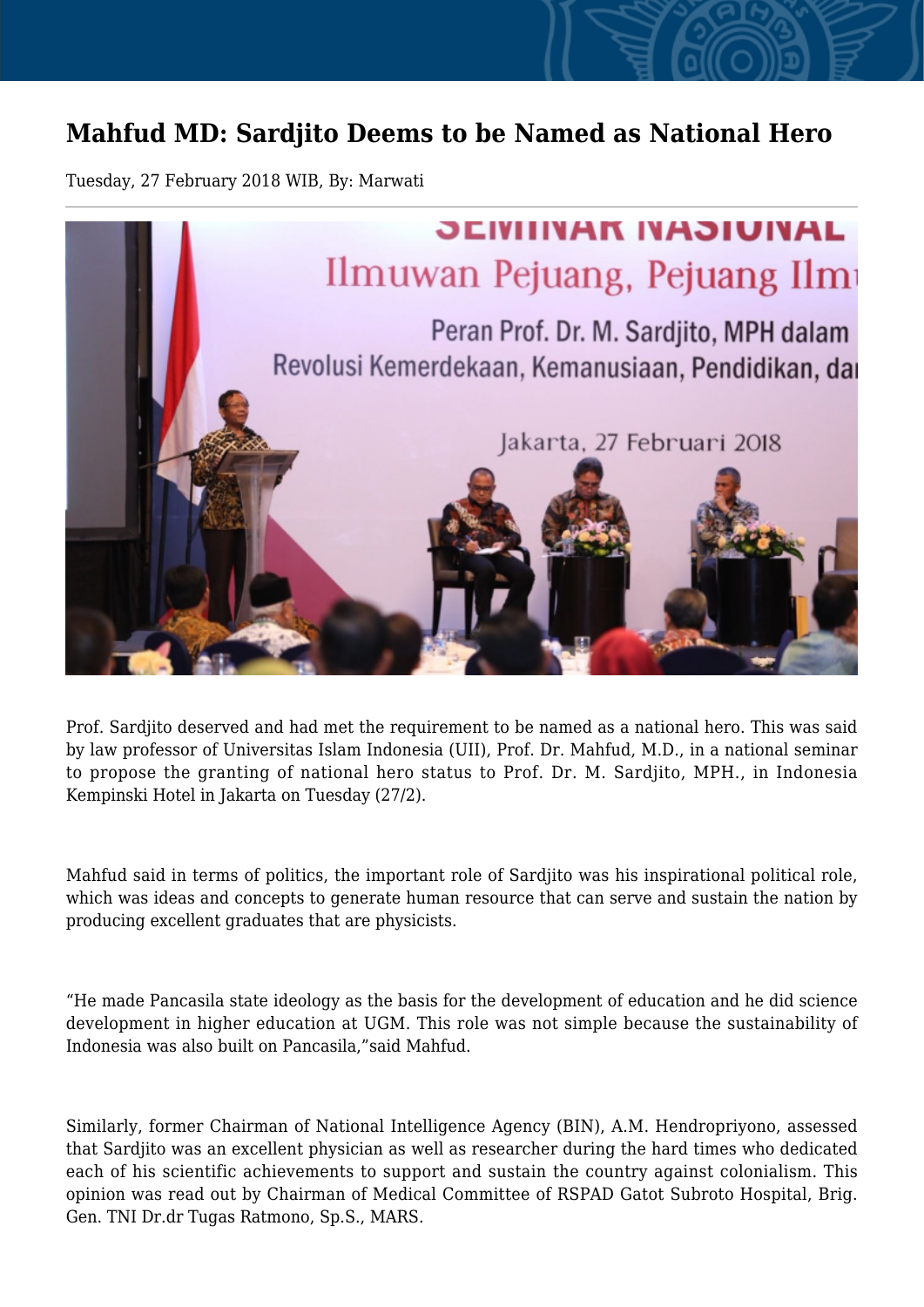"He was an organic intellectual that went directly to the war zone, fighting for and sustaining independence. That is why it's appropriate for us to honour him with the national hero status," he said.

Historian, Prof. Taufik Abdullah, said Sardjito's attention was not only limited to research and teaching of medicine, but also international academic ties and national higher education development.

"Prof. Sardjito was, in fact, a national hero that had made great contributions to the development of science," said Taufik.

Director General for Culture, Hilmar Farid, emphasised that the proposal to name Prof. Sardjito as a national hero was an effort to nurture nationhood imagination. The narratives on the nationalist doctor that tried to build the Indonesian human beings with identity, said Hilmar, had to be made the mainstream.

"The efforts to nurture the nationhood imagination will never stop at just mere slogans and socialisation. This has to involve as many as possible societal elements to re-identify the historical grounds that had made Indonesia where it is now," said Hilmar.

As is known, Prof. Dr. M. Sardjito was born on 13 August 1889 in Purwodadi village, Magetan city, East Java. After completing his primary school at Sekolah Rakyat, he continued at the STOVIA in Jakarta. Due to his diligence and intelligence, he passed as the best student and earned scholarships to study further in Leiden. His doctoral degree was earned in Leiden in year 1923 after defending his dissertation on warm climate diseases.

He once led the Pasteur Institute in Bandung, becoming Rector of UGM for 11 years and Rector of Universitas Islam Indonesia between 1964-1970. The research of Sardjito that is very popular is on Calcusol to treat kidney stones.

## **Related News**

- [Sardjito Inaugurated as National Hero](http://ugm.ac.id/www.ugm.ac.id//en/news/15785-co-ordinating-minister-puan-maharani-supports-national-hero-status-for-sardjito)
- [UGM Proposed Prof. Sardjito as National Hero](http://ugm.ac.id/www.ugm.ac.id//en/news/15520-getting-to-know-prof-sardjito-closer)
- [Co-ordinating Minister Puan Maharani Supports National Hero Status for Sardjito](http://ugm.ac.id/www.ugm.ac.id//en/news/7250-sultan-supports-the-granting-of-national-hero-title-to-prof-dr-sardjito)